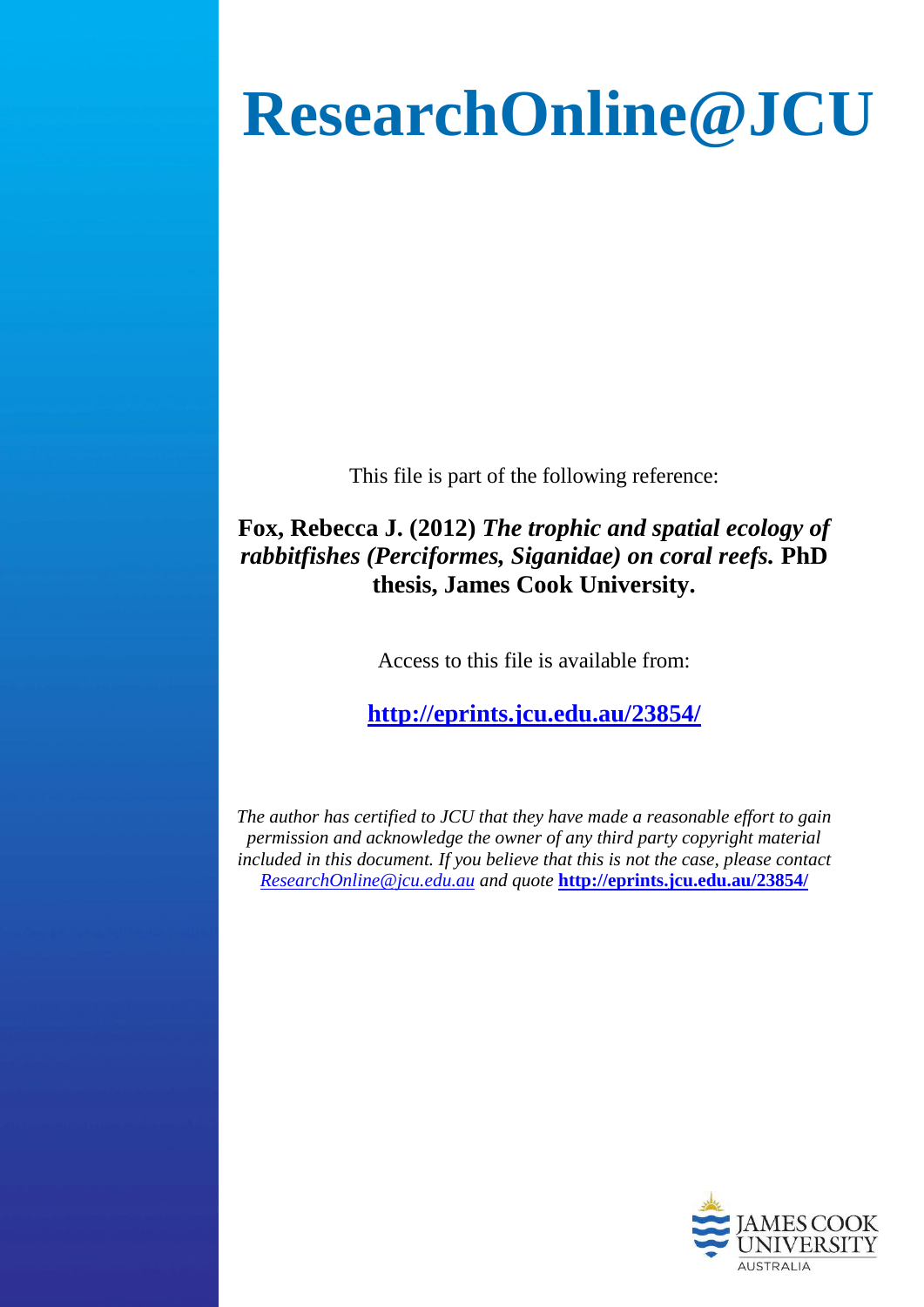# The Trophic and Spatial Ecology of Rabbitfishes (Perciformes, Siganidae) on Coral Reefs

Thesis submitted by Rebecca J. Fox *BSc (Hons)*, James Cook University April 2012

For the degree of Doctor of Philosophy in Marine Biology within the School of Marine and Tropical Biology and the ARC Centre of Excellence for Coral Reef Studies James Cook University, Townsville, Queensland, Australia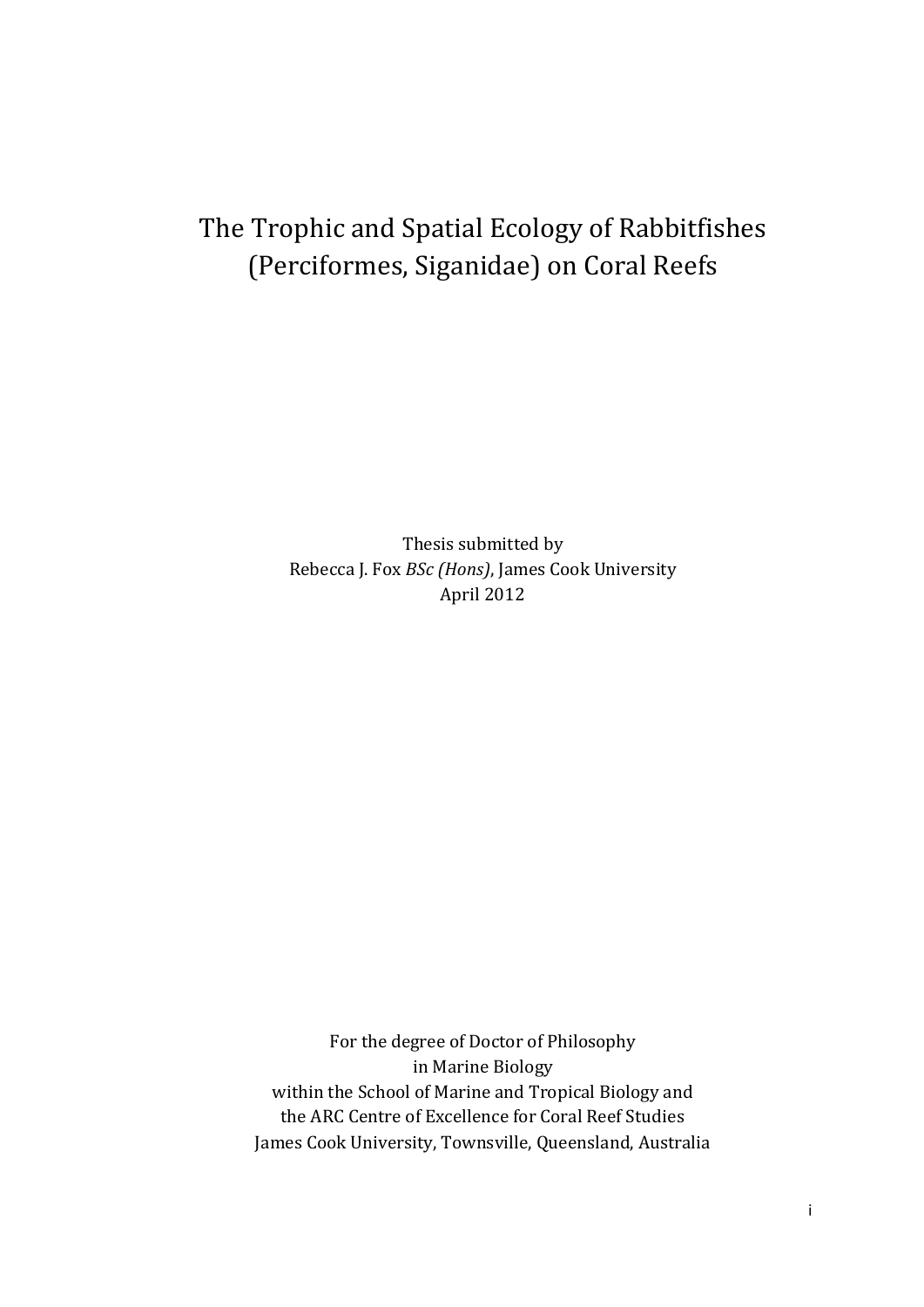#### **STATEMENT OF ACCESS**

I, the undersigned, author of this work, understand that James Cook University will make this thesis available for use within the University Library and, via the Australian Digital Thesis network, for use elsewhere.

I understand that, as an unpublished work, a thesis has significant protection under the Copyright Act and;

\_\_\_\_\_\_\_\_\_\_\_\_\_\_\_\_\_\_\_\_\_\_\_\_\_\_\_ \_\_\_\_\_\_\_\_\_\_\_\_\_\_\_\_\_\_\_

I do not wish to place any further restrictions on access to this thesis.

Signature Date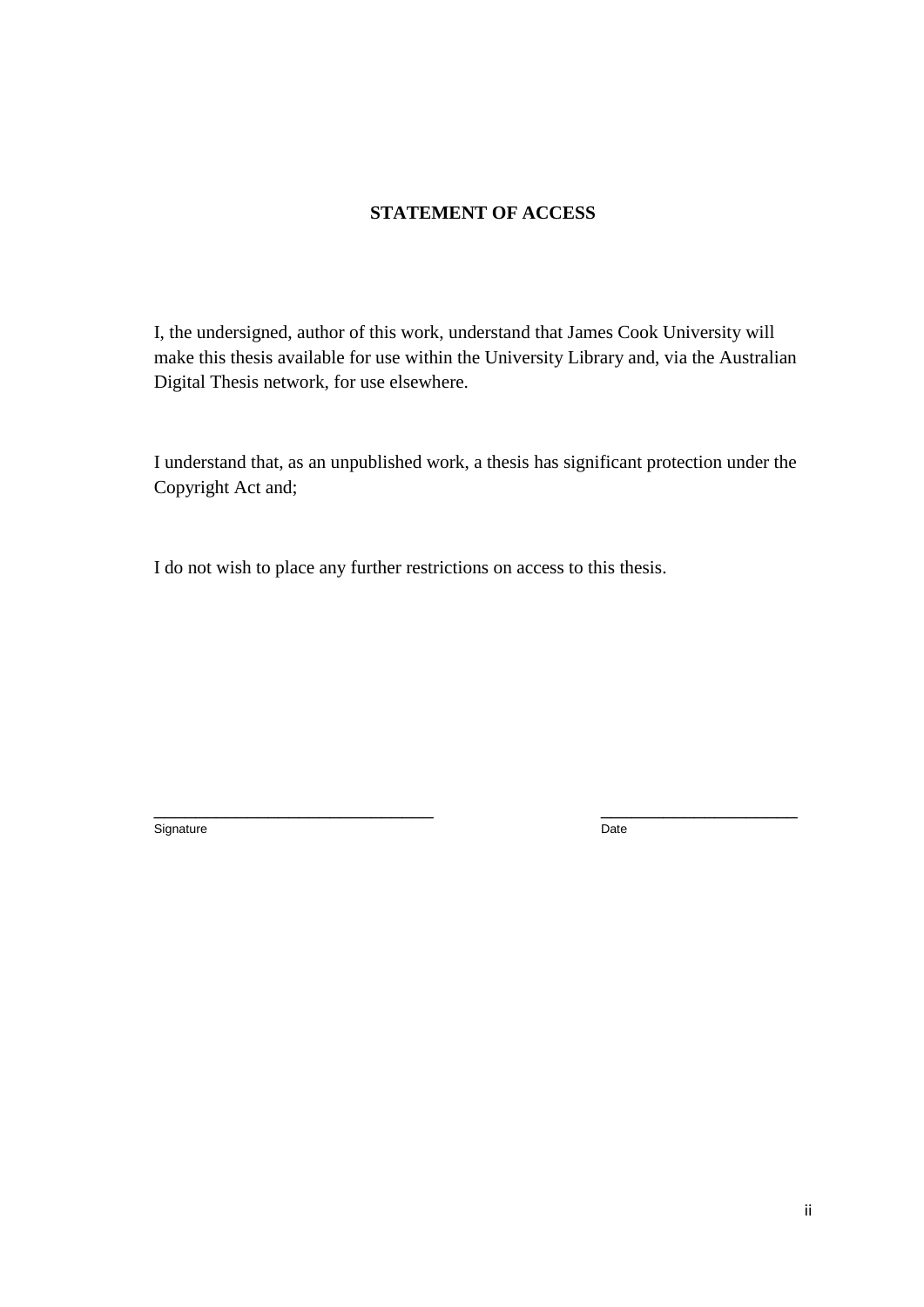### **STATEMENT OF SOURCES**

#### **DECLARATION**

I declare that this thesis is my own work and has not been submitted in any form for another degree or diploma at any university or other institution of tertiary education. Information derived from the published or unpublished work of others has been acknowledged in the text and a list of references in given.

\_\_\_\_\_\_\_\_\_\_\_\_\_\_\_\_\_\_\_\_\_\_\_\_\_\_\_ \_\_\_\_\_\_\_\_\_\_\_\_\_\_\_\_\_\_\_

Signature Date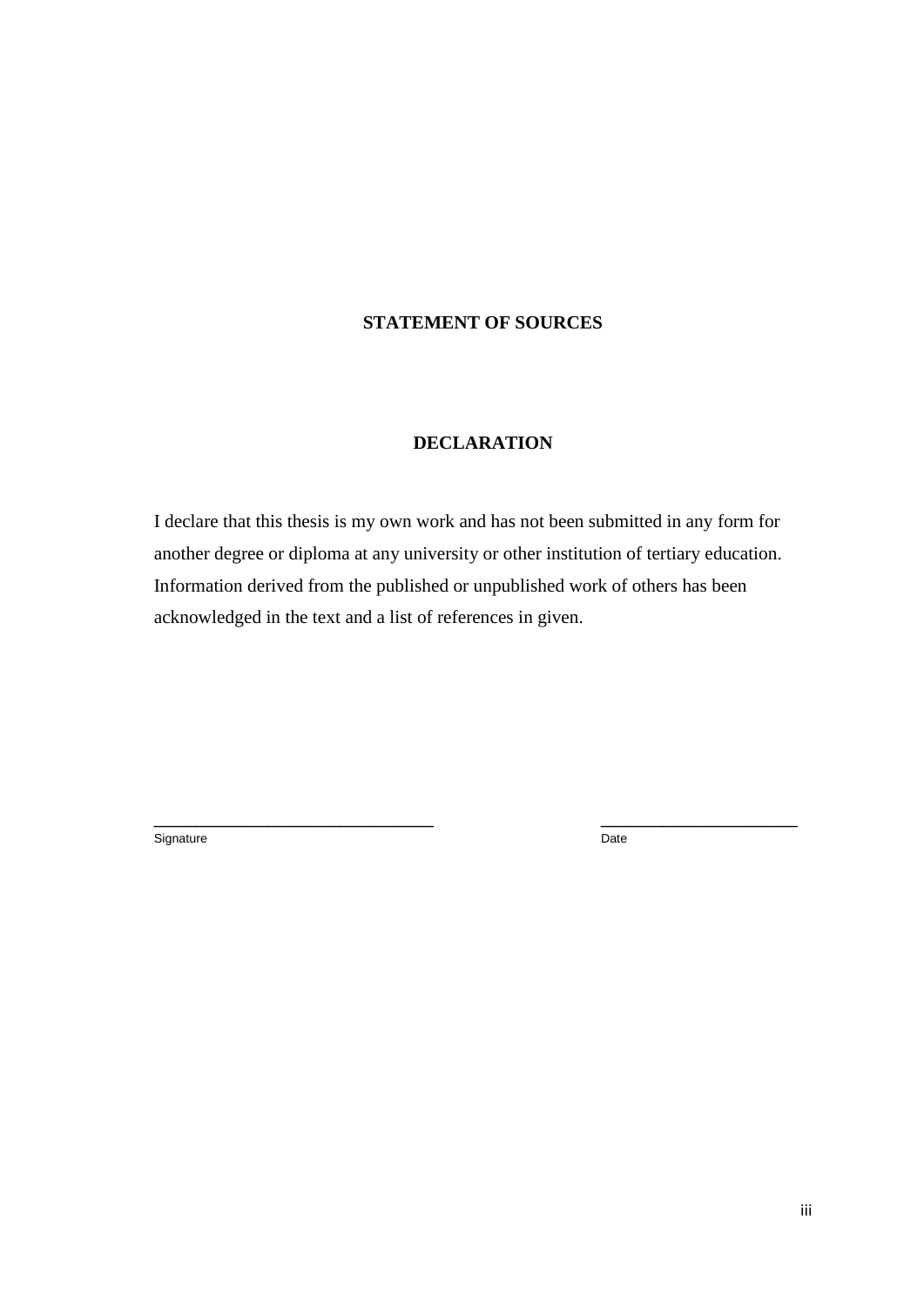#### **DECLARATION ON ETHICS**

The research presented and reported in this thesis was conducted within the guidelines for research ethics outlines in the *James Cook University Policy on Experimentation Ethics: Standard Practices and Guidelines* (2001), and the *James Cook University Statement and Guidelines on Research Practice* (2001). The proposed research methodology received clearance from the James Cook University Experimentation Ethics Review Committee (approval number A1321).

 $\overline{\phantom{a}}$  , and the contract of the contract of the contract of the contract of the contract of the contract of the contract of the contract of the contract of the contract of the contract of the contract of the contrac

Signature Date Date Communications and the Date Date Date Date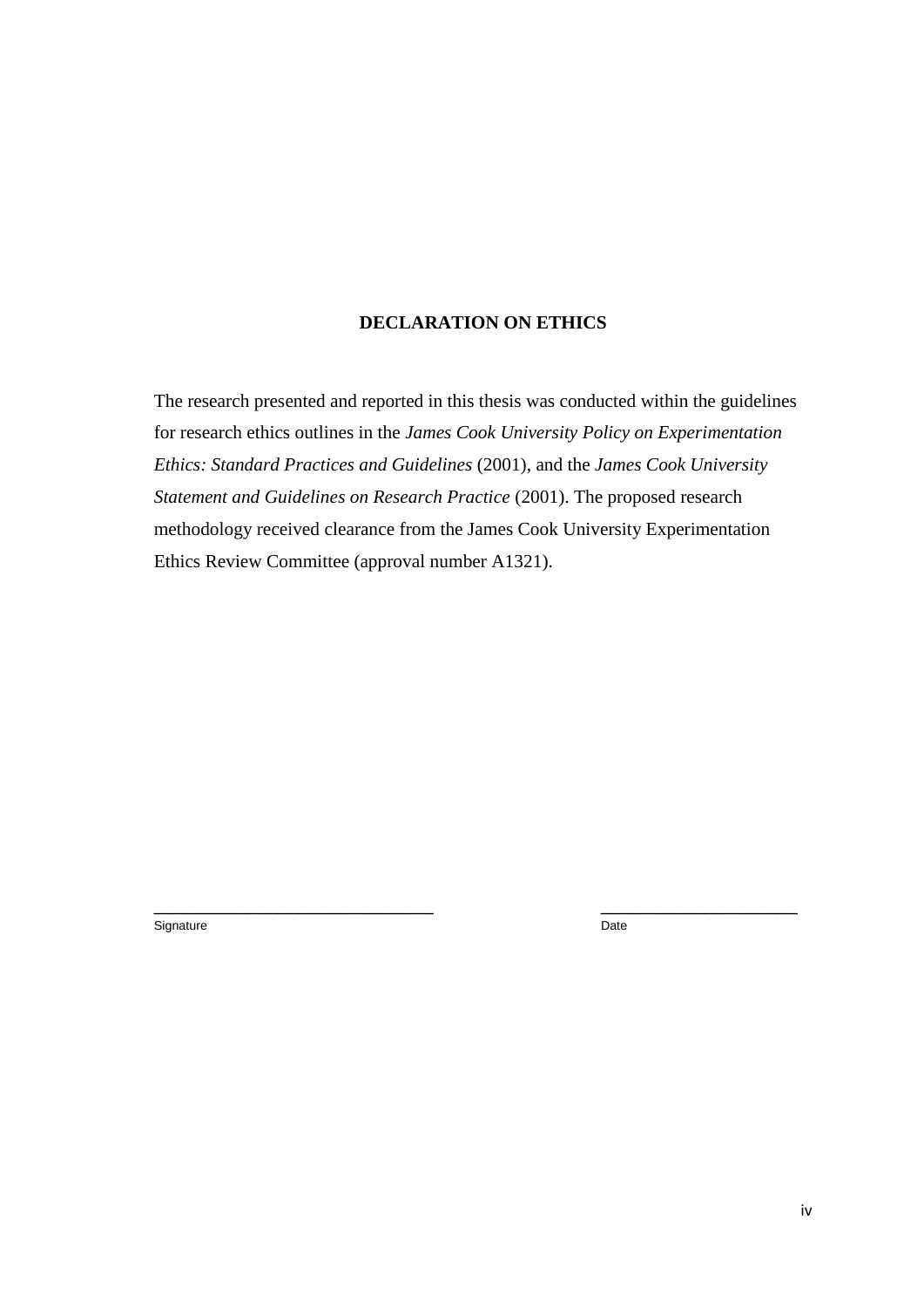#### **ELECTRONIC COPY**

#### **DECLARATION**

I, the undersigned and author of this work, declare that the electronic copy of this thesis provided to the James Cook University Library is an accurate copy of the print thesis submitted, within the limits of the technology available.

 $\overline{\phantom{a}}$  , and the contract of the contract of the contract of the contract of the contract of the contract of the contract of the contract of the contract of the contract of the contract of the contract of the contrac

Signature Date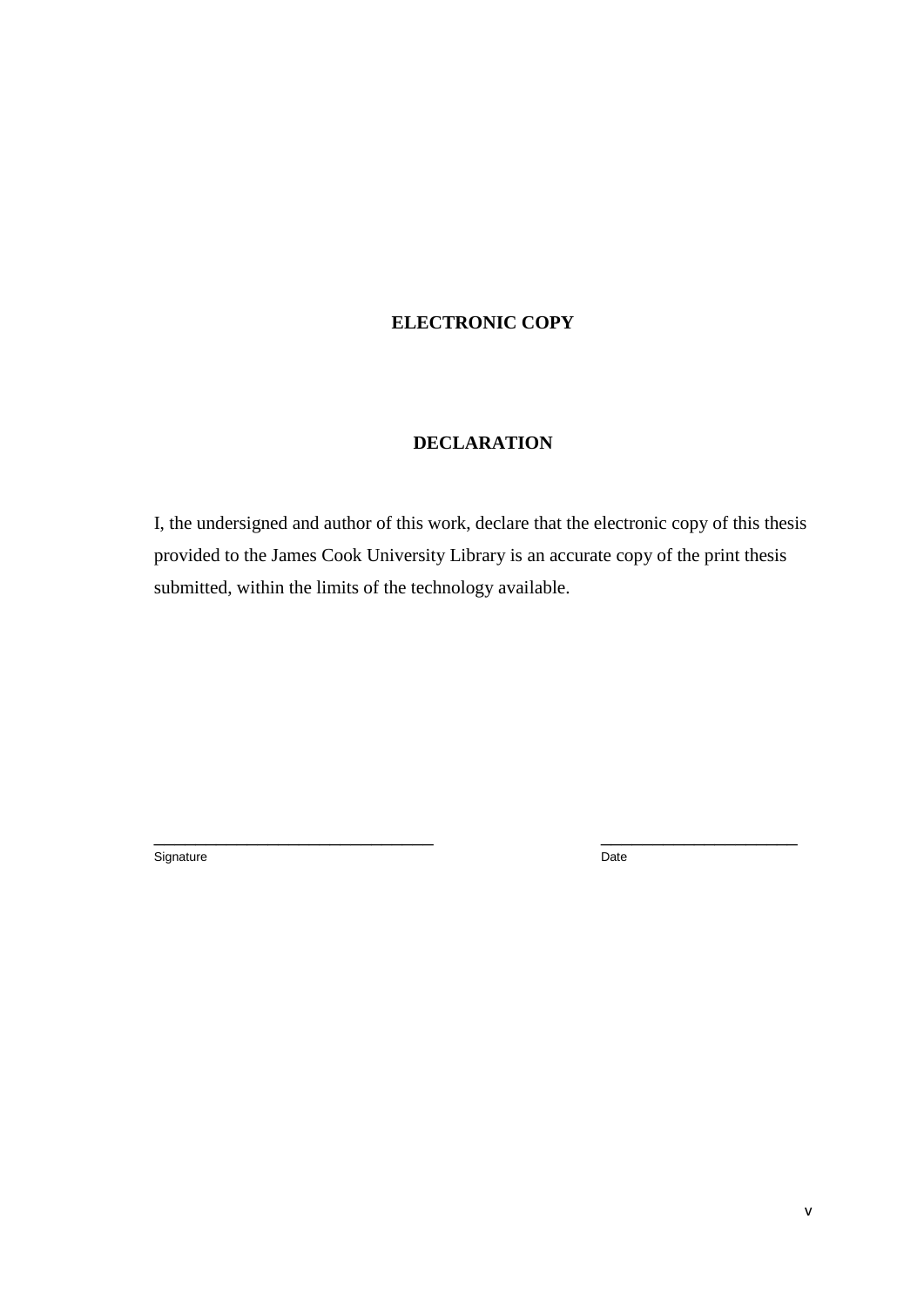#### **STATEMENT ON THE CONTRIBUTION OF OTHERS**

This thesis is the result of collaborative work with my supervisor, Prof. David Bellwood. While undertaking these collaborations, I was responsible for project concept and design, data collection, analysis and interpretation and synthesis of results into publication format. My supervisor provided intellectual guidance, access to laboratory equipment, financial support and editorial assistance for the writing up of each thesis chapter. Whilst conducting this research I was supported by a James Cook University Postgraduate Research Scholarship.

Financial support for Chapter 2 of the thesis was provided by the Australian Research Council's Centre of Excellence for Coral Reef Studies (grants to D. Bellwood) and by the Lizard Island Reef Research Foundation (Ian Potter Doctoral Fellowship to A. Hoey).

In Chapter 3 of the thesis, financial support was provided by the Australian Research Council's Centre of Excellence for Coral Reef Studies (grants to D. Bellwood), the Lizard Island Reef Research Foundation (Lizard Island Doctoral Fellowship), Amirix Pty Ltd (Vemco Student Award), the Australian Coral Reef Society (Terry Walker Award) and by James Cook University (Graduate Research Scheme award). Otoliths collected for this part of the project were processed by D. Lou.

Financial support for Chapter 4 of the thesis was provided by the Australian Research Council's Centre of Excellence for Coral Reef Studies (via grants to D. Bellwood) and by the Australian Integrated Marine Observing System's AATAMS Division (loan of Vemco VR2W remote acoustic receivers).

In Chapter 5 of the thesis, financial support was provided by the Australian Research Council's Centre of Excellence for Coral Reef Studies (grants to D. Bellwood), the Lizard Island Reef Research Foundation (Lizard Island Doctoral Fellowship) and by James Cook University (Graduate Research Scheme award).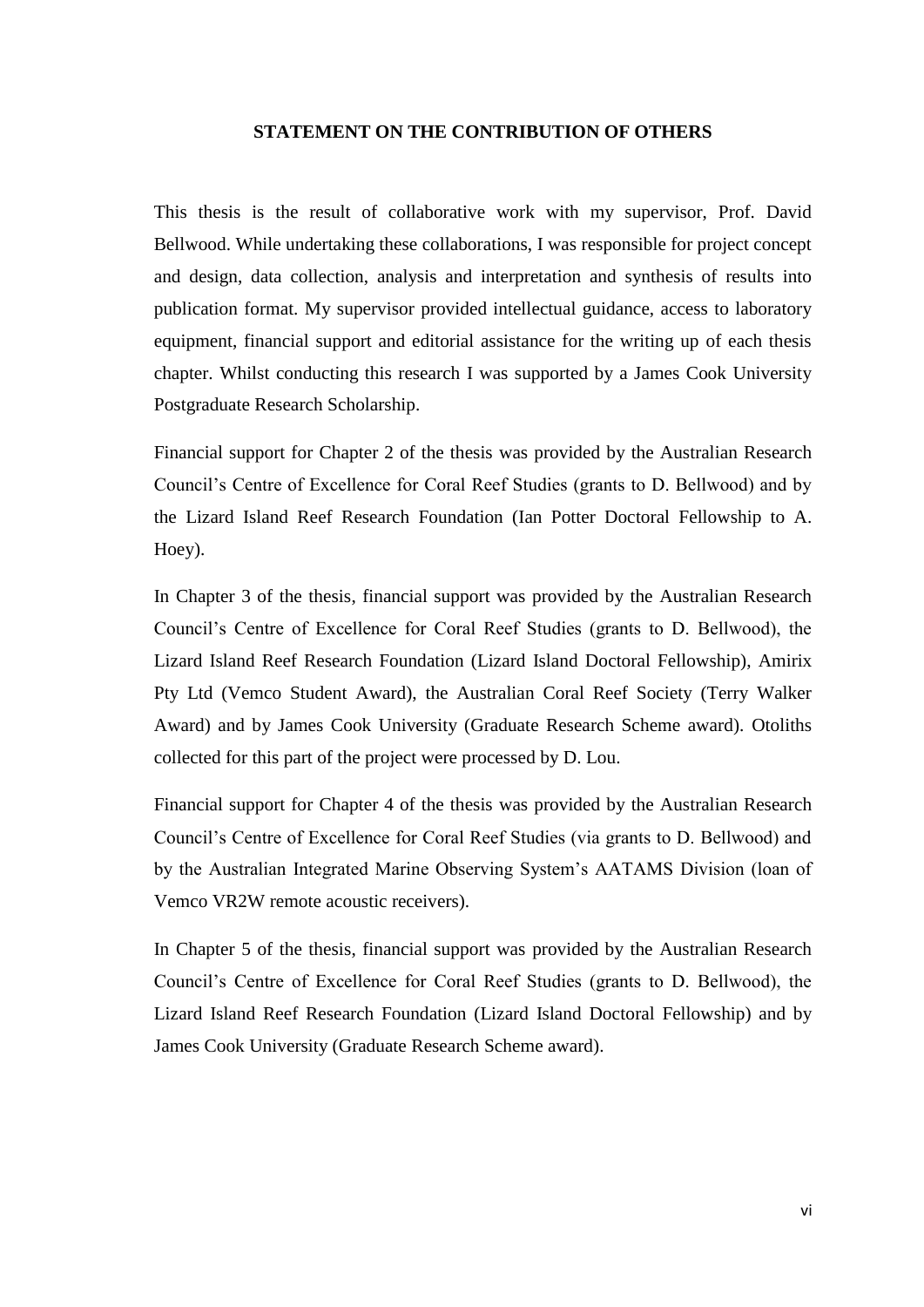Financial support for conference travel was provided by the Australian Research Council's Centre of Excellence for Coral Reef Studies (via grants to D. Bellwood) and by the Australian Coral Reef Society.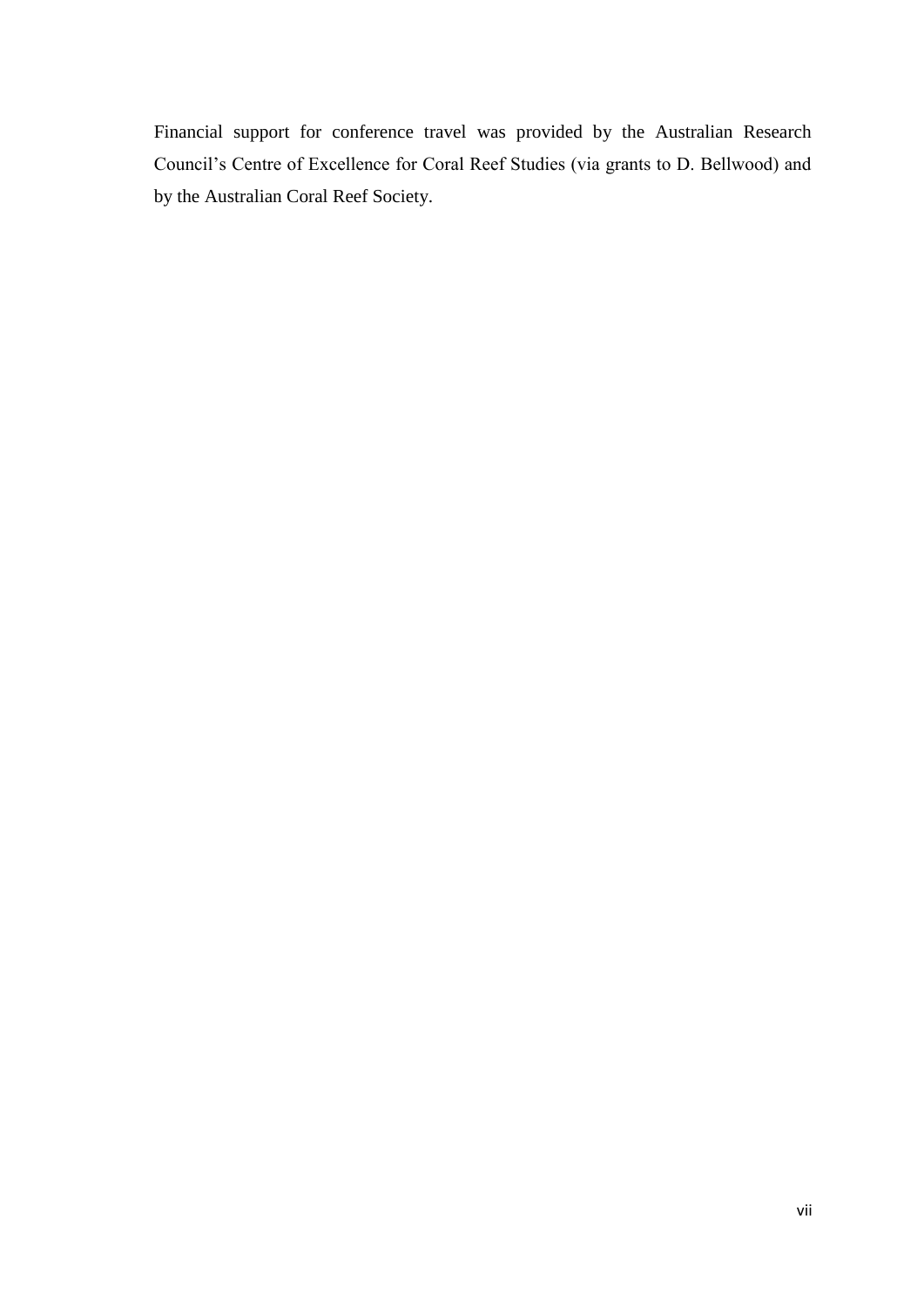## **Acknowledgements**

Firstly, to my supervisor, David Bellwood, thank you for giving so freely of your time, your ideas and your grant money to help me through this project. Maybe next time I'll listen to you when you tell me it may not be a good idea to do a PhD as an off-campus student, based 2000 km away, while raising a young child. In the meantime though, the fact I even got to this stage speaks to all the support, advice and encouragement you have given me. I'm so very grateful for all the opportunities you have given me over our time working together, including the opportunity to be a part of your lab and research programme. It's been quite a journey, encompassing birth, marriage and death (not necessarily in that order!) and I'll miss it all greatly.

This study was funded by the Australian Research Council's Centre of Excellence for Coral Reef Studies, with additional contributions from the Australian Coral Reef Society, the Lizard Island Reef Research Foundation, Vemco (a division of Amirix Pty Ltd), Australia's Integrated Marine Observing Systems AATAMS Division, the Australian Coral Reef Society and JCU's Graduate Research Scheme. Thanks to these organisations for their financial support. With a personal thank-you to Ken Coles, Charlie Shuetrim and the members of the Lizard Island Reef Research Foundation who, through their collective energy and financial generosity, afforded me the opportunity to carry out my research at Lizard Island Research Station. I feel privileged to be part of the Lizard Island Doctoral Fellowship alumni. I would particularly like to thank Anne Hoggett, Lyle Vail, Lance and Marianne Pearce, Bob and Tanya Lamb for all their help and support and for making LIRS such a wonderful place to work. Thanks to Kylie and Rob Eddie, Louise Wilkins and Lachin Turner for all their help and support at Orpheus Island Research Station, and to Rob Gegg, Dongchun Lou, Phil Osmond, Sue Reilly and Jane Webb for their advice and technical support at JCU.

So many other individuals have helped me through to this point. In particular I thank Jason Theim for unselfishly sharing his telemetry expertise and for providing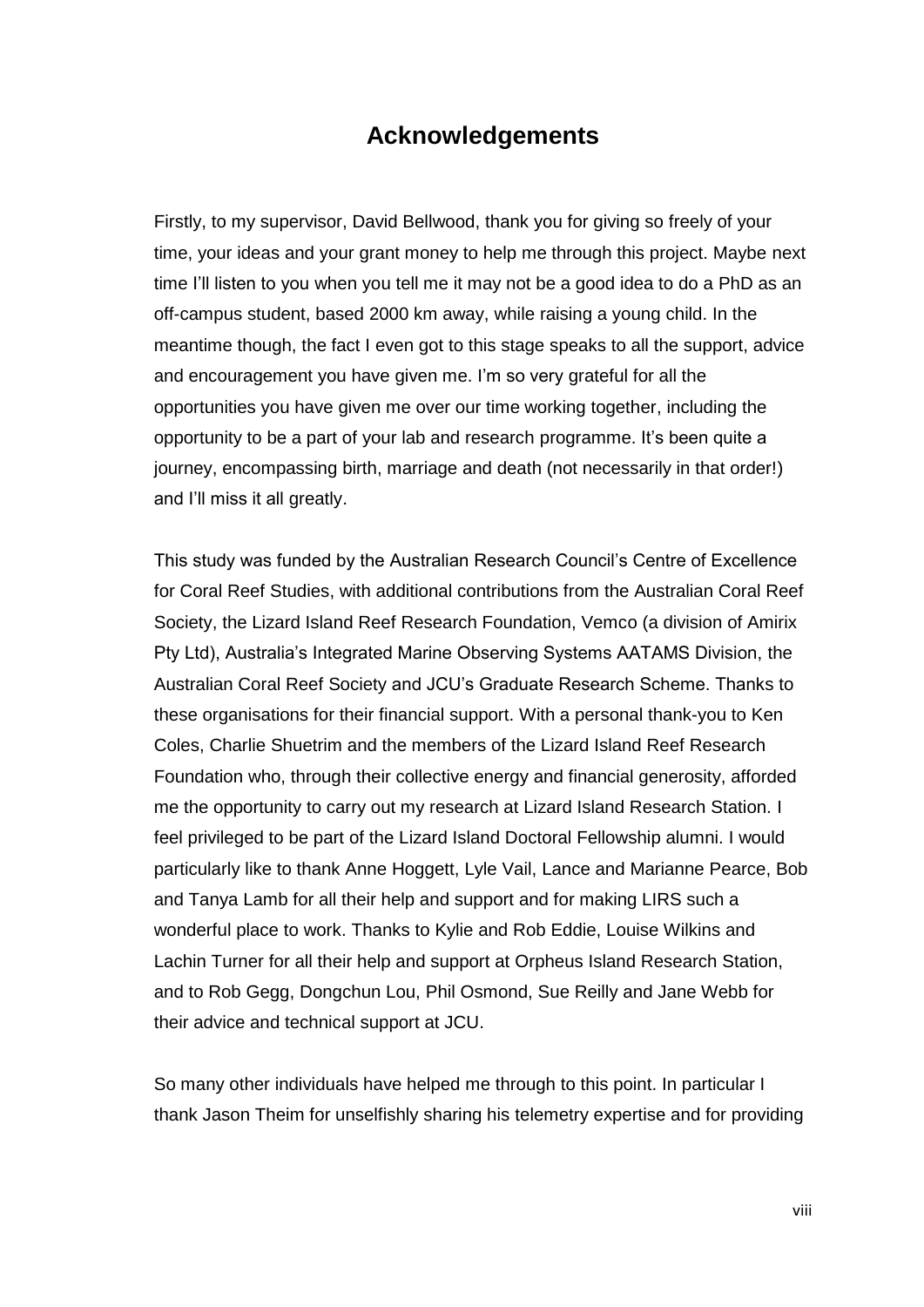information on the Vemco products that enabled me to get started with this project. Many other aspects of this project benefitted from stimulating discussions with Jenni Donelson during long nights sat together watching an acoustic receiver screen (see below) and I thank her for her support and friendship along the way. Helpful discussions with Adam Barnett, Simon Brandl, Howard Choat, Sean Connolly, Brendan Ebner, Chris Fulton, Chris Goatley, Andy Hoey, Justin Marshall, Peter Ridd, Colin Simpfendorfer, Thomas Stieglitz, Tony Sunderland, Lyle Vail, Richard Vallee, Peter Wainwright and Justin Welsh provided impetus and direction along the way, and colleagues at the 2011  $1<sup>st</sup>$  International Conference on Fish Telemetry gave welcome advice and encouragement at a crucial point where morale was flagging, so I thank them too.

I am also indebted to numerous friends who gave up their own valuable time to help me in the field. To Jenni Donelson, Kirsty Brooks, Scott Bennett and Justin Welsh who spent many an uncomfortable night under the stars during the manual tracking part of this project, I owe you big time. Thanks also to Jonathan Bathgate, Shane Blowes, Roberta Bonaldo, Simon Brandl, Rohan Brooker, Pete Cowman, Carine Lefevre, Chris Goatley, Alonso Gonzalez-Cabello, Erin Graham, Andy Hoey, Charlotte Johansson, Tony Sunderland, Jenn Tanner and Sharon Wismer for their support in the field and back in the lab.

To my Mum and my In-laws, thank you for the provision of free baby-sitting at crucial points along the way that allowed me to finish this thesis. To my husband, Jon, thank you for letting me embark on this adventure and for all your help, advice and support along the way. There aren't many men that would have shared the burden of household and child-rearing duties to the extent that you have over the last 3 years and for that I'm deeply grateful. I know I'm very lucky to have you.

And, finally, to my darling Annabel. You have been both the reason I almost didn't make it through and my motivation for carrying on. I hope you're proud of Mummy.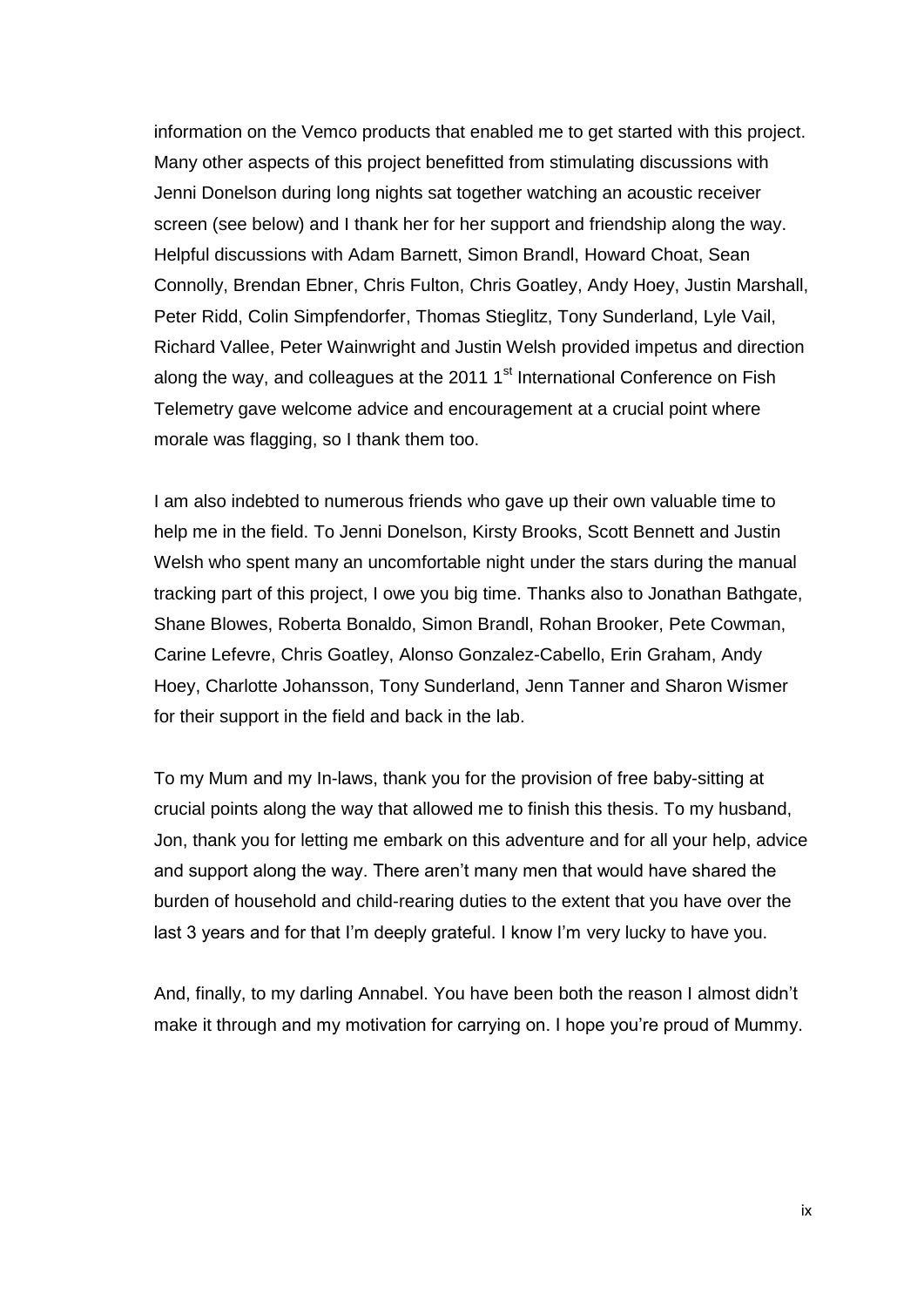On Indo-Pacific coral reefs rabbitfishes (Perciformes, Siganidae) represent one of the main families of roving herbivorous fishes. Yet their ecology is little-studied and the exact nature and extent of their role in reef ecosystem processes is currently unknown. This thesis examines the trophic and spatial ecology of abundant species of rabbitfish on the Great Barrier Reef (GBR), Australia and considers the implications of this ecology for ecosystem function.

\_\_\_\_\_\_\_\_\_\_\_\_\_\_\_\_\_\_\_\_\_\_\_\_\_\_\_\_\_\_\_\_\_\_\_\_\_\_\_\_\_\_\_\_\_\_\_\_\_\_\_\_\_\_\_\_\_\_\_\_\_\_\_

Variation in the diet, feeding rate, alimentary tract structure and patterns of digestion of two reef-associated species of rabbitfish, *Siganus doliatus* and *Siganus lineatus* were examined in relation to ecosystem function. Despite their similar morphology, the two species exhibited distinct feeding behaviours, with significantly different feeding rates, diets and movements of digesta through the alimentary tract. *S. doliatus* displayed feeding behaviour typical of a diurnal herbivore, taking an average 9.7 bites  $min^{-1}$  over the main part of the feeding day and had a diet dominated by red thallate algae (primarily *Laurencia* spp., *Eucheuma* sp., *Halymenia* sp, and *Gracilaria* sp.), and red and green filamentous algae. In contrast, the stomach contents of *S. lineatus* were dominated by amorphous organic matter (detritus). *S. lineatus* could not be observed feeding during diurnal hours and the movement of digesta through the gut suggested that *S. lineatus* was feeding nocturnally or during crepuscular periods. The observed differences in trophic ecology suggest distinct functional roles for these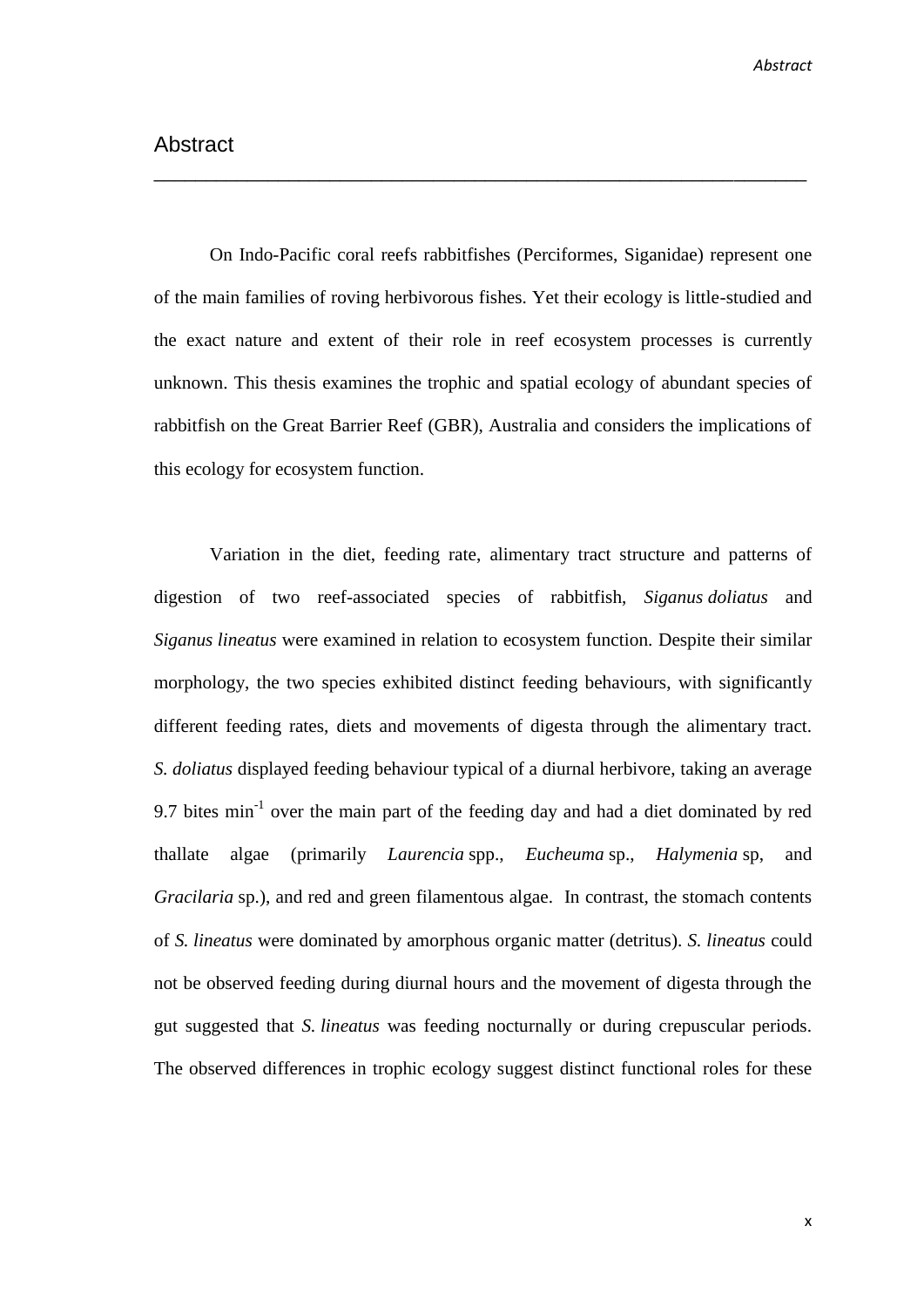morphologically similar species, with *S. doliatus* a grazer of reef turf algae and *S. lineatus* primarily a sucker of detrital aggregates.

With underwater observations unable to resolve the location and extent of the functional impact of *Siganus lineatus,* acoustic telemetry (manual acoustic tracking) was used to investigate the movement patterns and spatial ecology of *S. lineatus*. This represented the first time such technology had been used with rabbitfish. Over 550 hours of tracking data were collected on the behaviour of 7 individuals: 4 from a reef habitat and 3 individuals living along a mangrove-shoreline habitat. The average homerange area of *S. lineatus* was found to be 3.2 ha  $(\pm 0.35 \text{ SE})$  and, within this total, activity was highly concentrated around core areas (average core area of just  $0.39 \pm 1$ 0.07 ha). Remarkably, the temporal distribution of activity pattern for individuals from the two habitats was diametrically opposed. Those *S. lineatus* inhabiting the mangroveshoreline site foraged during the day over sandy substrata and remained stationary in rest holes during the night, whereas individuals from the reef-based populations foraged only during nocturnal hours over neighbouring sand-aprons, and remained at the edge of favoured coral bommies during the day. This represents the first documented example of a wholesale intraspecific shift in diel activity rhythm for a tropical marine fish. The results suggest that *S. lineatus* may be an estuarine or dark-water species whose physiological capabilities enable it to feed nocturnally on reefs. This flexibility may simply represent a temporary "masking" effect of external biological stimuli such as predation or competition, or a permanent evolutionary widening of trophic mode that has enabled a species with the ability to feed in dark conditions to expand its habitat range into nocturnal feeding on coral reefs. Either way, the species may have the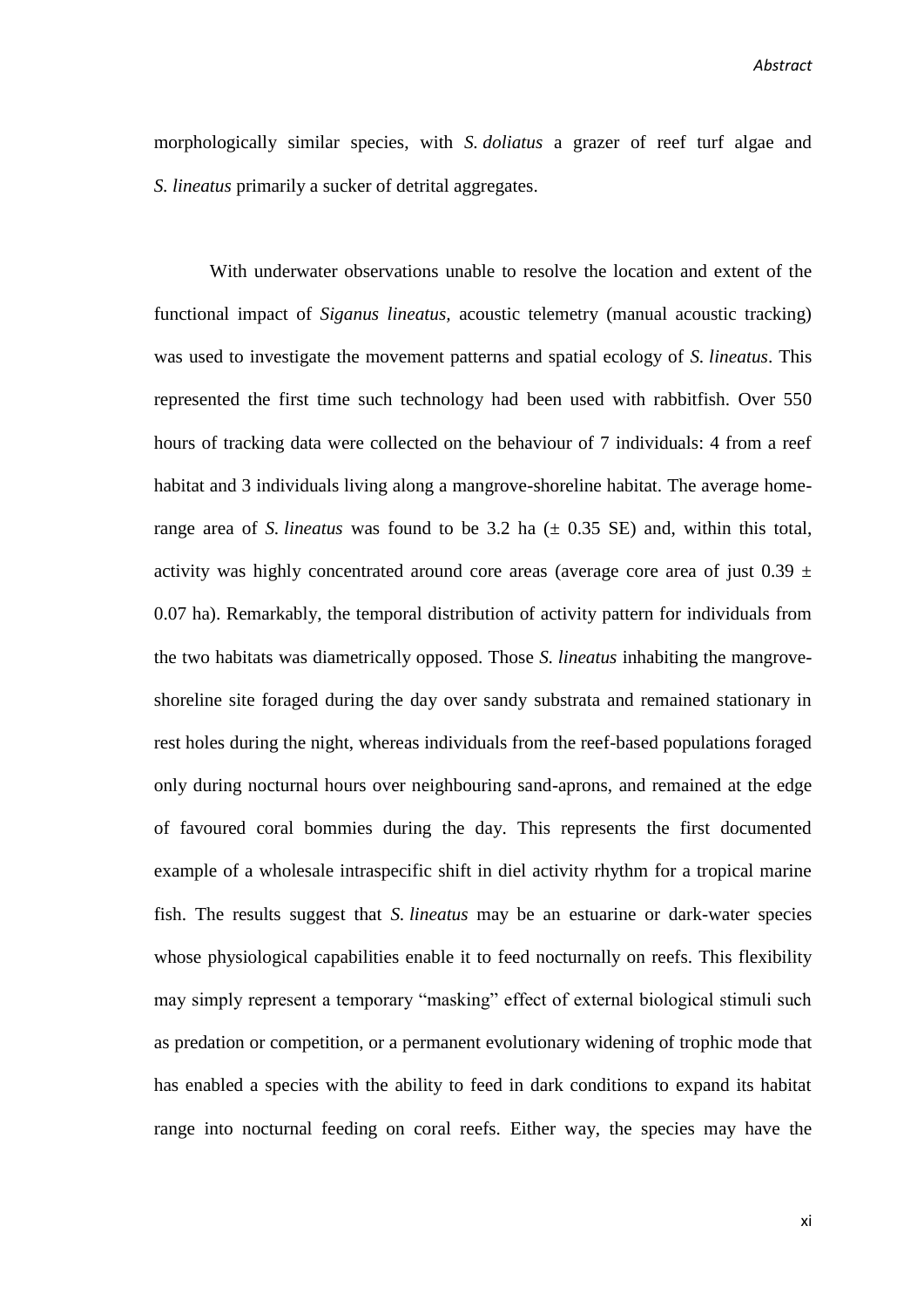*Abstract*

potential to provide insights into the impact of biological rhythm plasticity on ecosystem functioning at both the ecological and evolutionary level.

The spatial ecology of the most abundant rabbitfish on inshore reefs of the GBR, *Siganus doliatus*, was also explored in a study of its long-term movement patterns. The degree of mobility and site-attachment displayed by the species was investigated relative to other numerically dominant, so-called "roving" herbivorous fishes, the parrotfishes *Scarus rivulatus* and *Chlorurus microrhinos*. Using remote acoustic telemetry (passive tracking), movements of individuals of the three species were tracked along a 3km stretch of fringing reef on the inner GBR over a period of 12 months. Despite differences in their functional ecology and body size, the three species exhibited similarly small home ranges and high levels of site fidelity over the study period. On average, *S. doliatus* moved along just a 180 m stretch of reef (± 3 m SE), compared to the 220 m  $(\pm 10 \text{ m})$  length of reef covered by the excavating parrotfish *C. microrhinos* and the 225 m  $(\pm 2 \text{ m})$  covered by *Sc. rivulatus*. Analysing the movement patterns of individuals in terms of organisational network theory revealed that all three species exhibited highly directed movements with "ultra small-world" dynamics of the kind that are characteristically vulnerable to targeted attack. Looking at the movements of reef herbivores through the lens of network topography highlights an inherent vulnerability in the overall process of herbivory, one of the key drivers of coral reef health and resilience.

Having found that the spatial dynamics and site-attachment of rabbitfishes was similar to other reef herbivores, the question remained as to whether the reef-dwelling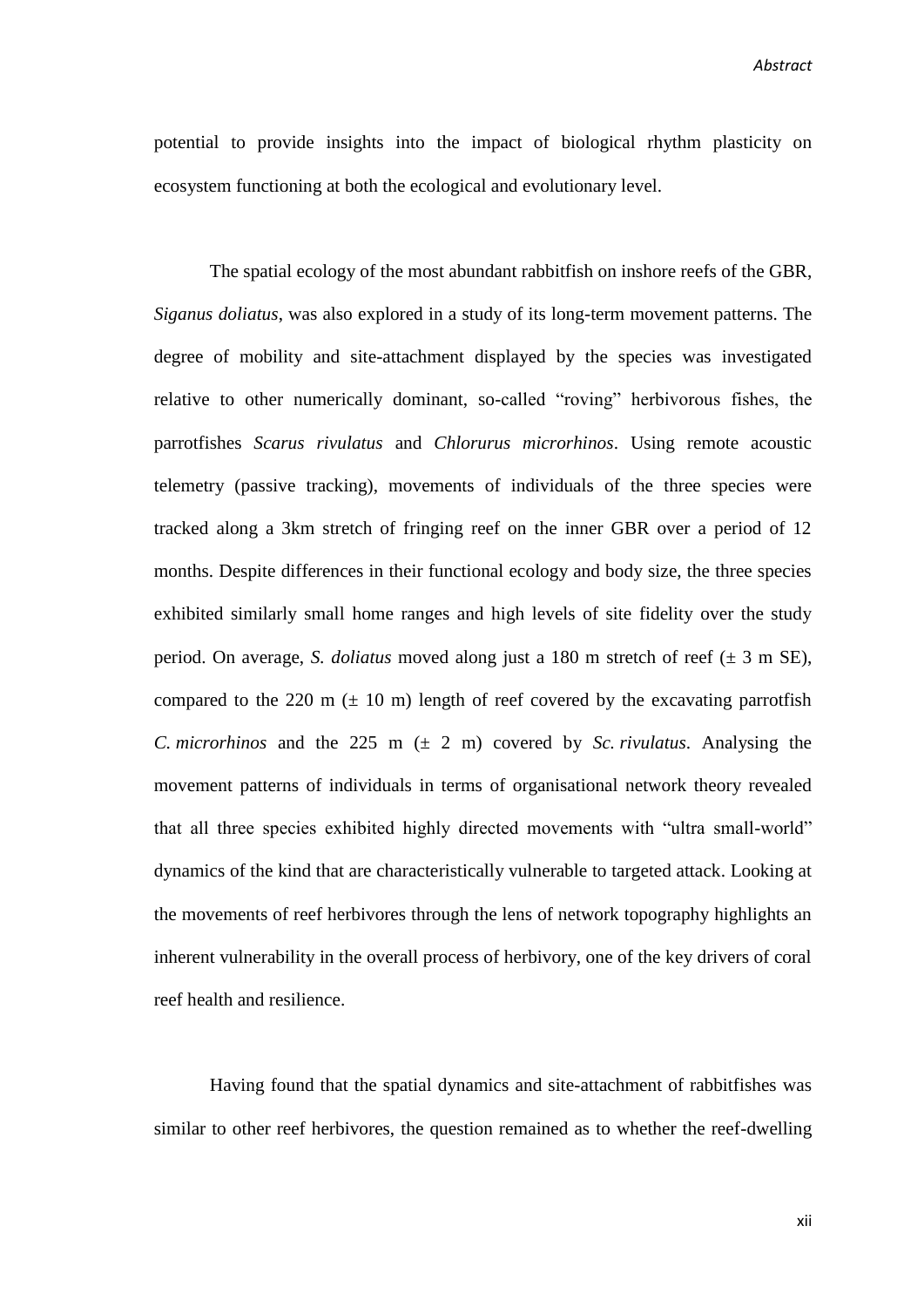*Abstract*

algal-feeding species represent an element of functional redundancy on reefs. The feeding behaviour of three rabbitfish species from the clade most closely tied to coral reef habitats: *Siganus corallinus, S. puellus* and *S. vulpinus*, was examined in relation to representative species of the two other main families of roving herbivores (the surgeonfishes and parrotfishes). Observations across four sites showed strong evidence of feeding niche separation at small (<10 cm) spatial scales, with rabbitfishes foraging to a greater degree in reef crevices and interstices. When substratum accessibility (measured as depth of snout penetration) at this micro spatial scale was taken into account, rabbitfishes occupied a broader feeding niche than either parrotfish or surgeonfish and overlap in feeding location between rabbitfishes and the other two families was less than 70%, compared to the 98% overlap observed between parrotfishes and surgeonfishes. Rabbitfishes also showed a significantly greater degree of feeding selectivity than the other herbivore families, taking fewer bites and swimming further between forays. Analysis of the external morphology of the head of representative species of the three families revealed a morphological basis for this behavioural distinction with rabbitfishes displaying a relatively longer, narrower snout and narrower head than the surgeonfish and parrotfish. Sympatric coexistence of rabbitfishes and other roving reef herbivores therefore appears to be facilitated by segregation along a spatial feeding axis. The resulting differentiation in feeding behaviour is based on morphological and, potentially, social specialisations and results in those reef-dwelling species of rabbitfishes examined here performing an ecosystem function unique among roving reef herbivores, that of "cryptic-browser", a group that specifically feeds on cryptic, crevice-dwelling algal communities.

xiii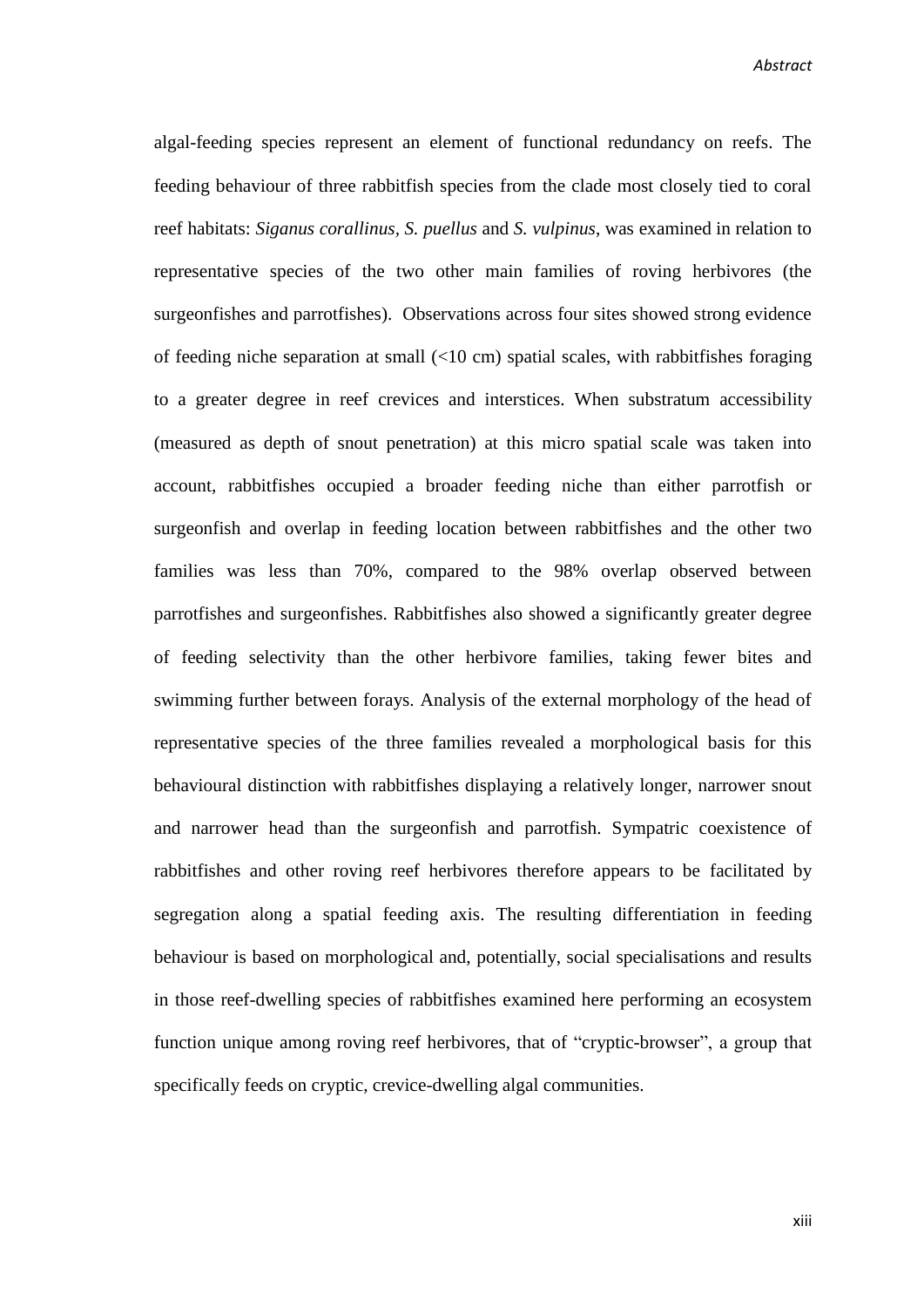*Abstract*

By examining aspects of the trophic and spatial ecology of individual species of rabbitfish, this thesis begins the process of unravelling what has previously been considered a relatively homogeneous functional grouping on reefs ("algal croppers"). It presents evidence of a special ecosystem function for rabbitfishes on reefs, challenges the assumption that morphological similarity equates to functional equivalence, and uncovers unexpected flexibility in the chronoecology of one particular species of rabbitfish as a potential mechanism for expansion of habitat range. Although neither as numerically abundant nor as dominant in terms of biomass as other species of roving herbivore on reefs of the GBR, the unique role of rabbitfish may mean that they are no less deserving of protection in terms of their contribution to key reef ecosystem processes.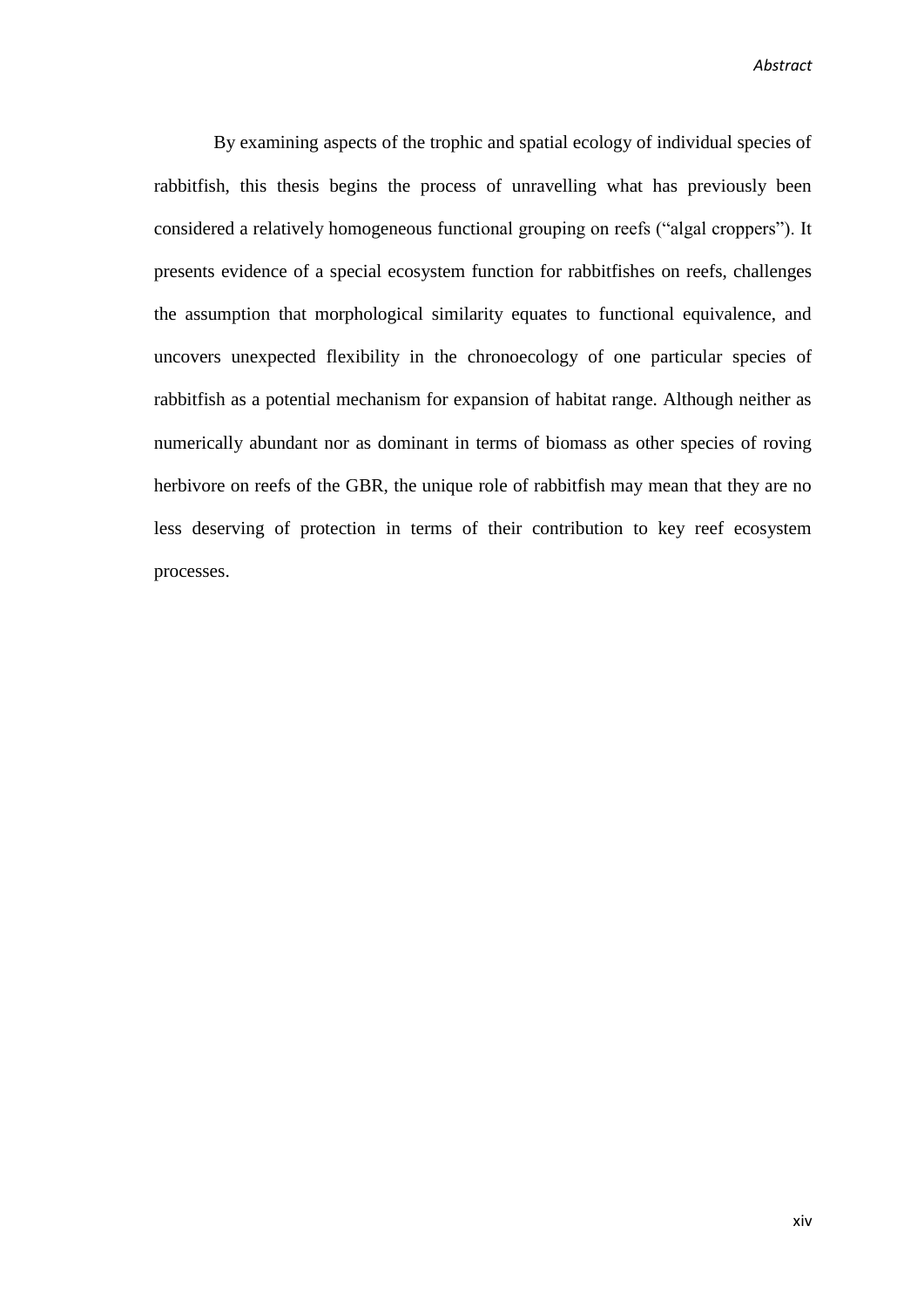## **Table of Contents**

|                             |                                                                                                                                    | rag  |
|-----------------------------|------------------------------------------------------------------------------------------------------------------------------------|------|
| <b>Statement of Access</b>  |                                                                                                                                    | ii.  |
| <b>Statement of Sources</b> |                                                                                                                                    | iii. |
| Declaration on Ethics       |                                                                                                                                    | iv   |
|                             | <b>Electronic Copy Declaration</b>                                                                                                 | v    |
|                             | <b>Statement of Contribution of Others</b>                                                                                         | vi   |
| Acknowledgements            |                                                                                                                                    | viii |
| Abstract                    |                                                                                                                                    | x    |
| <b>Table of Contents</b>    |                                                                                                                                    | XV   |
| List of Figures             |                                                                                                                                    | xvii |
| List of Tables              |                                                                                                                                    | xix  |
|                             |                                                                                                                                    |      |
|                             | <b>Chapter 1: General Introduction</b>                                                                                             | 1    |
|                             | 1.1 Thesis aims and outline                                                                                                        | 6    |
|                             | Chapter 2: Variation in the ecosystem function of congeneric<br>rabbitfishes Siganus doliatus and S. lineatus                      | 10   |
|                             | Published in Marine Ecology Progress Series 385: 261-269                                                                           |      |
|                             | 2.1 Introduction                                                                                                                   | 10   |
|                             | 2.2 Materials and Methods                                                                                                          | 13   |
|                             | 2.3 Results                                                                                                                        | 16   |
|                             | 2.4 Discussion                                                                                                                     | 26   |
|                             | Chapter 3: Chronoecology and spatial impact of the goldenlined<br>rabbitfish Siganus lineatus: evidence from acoustic<br>telemetry | 31   |
|                             | Published in Functional Ecology 25: 1096-1105                                                                                      |      |
|                             | 3.1 Introduction                                                                                                                   | 31   |
|                             | 3.2 Materials and Methods                                                                                                          | 35   |
|                             | 3.3 Results                                                                                                                        | 42   |
|                             | 3.4 Discussion                                                                                                                     | 51   |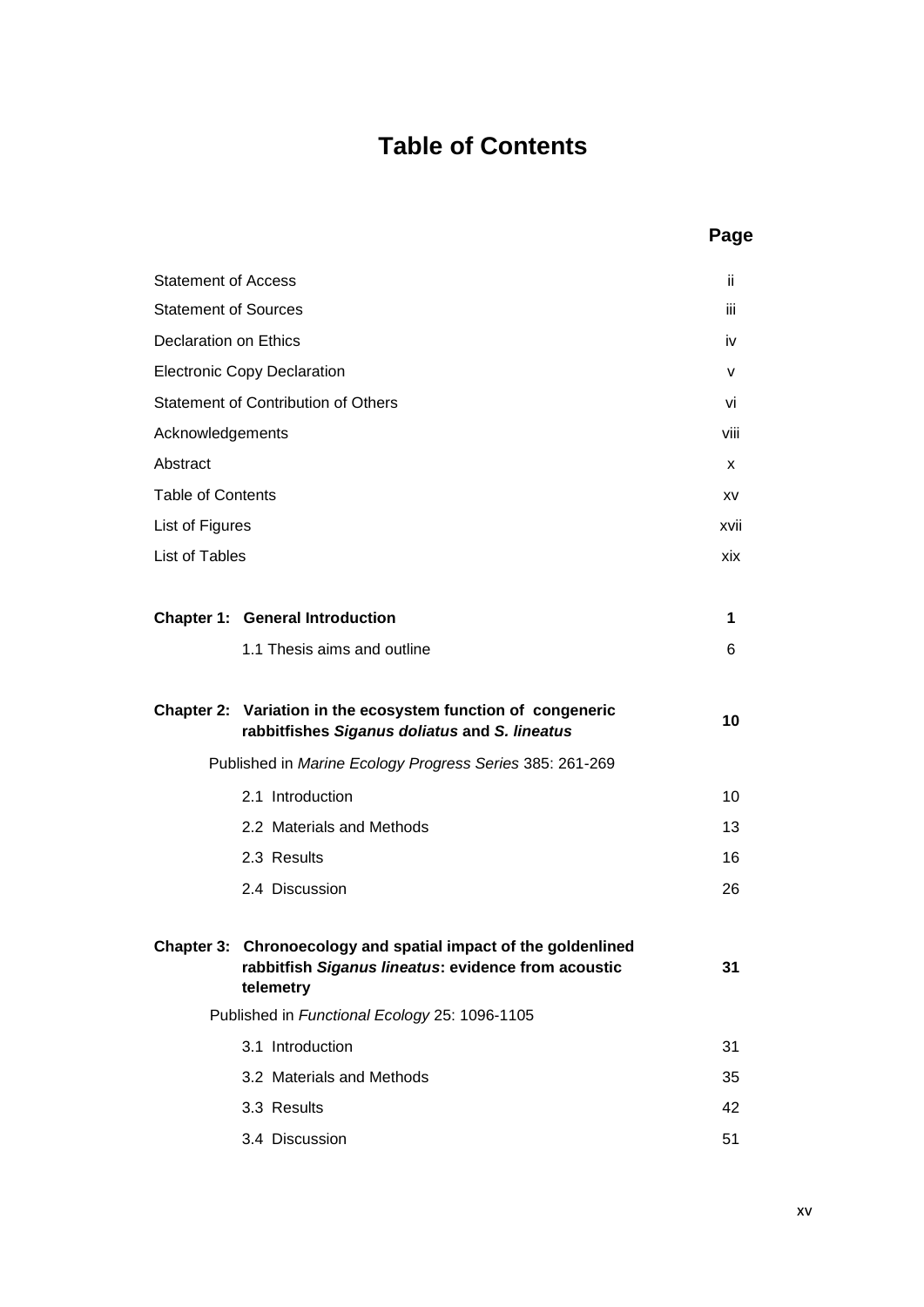|                   | Chapter 4: Long-term spatial dynamics of the rabbitfish Siganus<br>doliatus and sympatric roving herbivores: mobile links<br>in a small world | 58  |
|-------------------|-----------------------------------------------------------------------------------------------------------------------------------------------|-----|
|                   | 4.1 Introduction                                                                                                                              | 58  |
|                   | 4.2 Materials and Methods                                                                                                                     | 61  |
|                   | 4.3 Results                                                                                                                                   | 66  |
|                   | 4.4 Discussion                                                                                                                                | 74  |
|                   | Chapter 5: Cryptic niche partitioning creates a unique ecosystem<br>function for rabbitfishes on coral reefs                                  | 81  |
|                   | In re-review with Coral Reefs                                                                                                                 |     |
|                   | 5.1 Introduction                                                                                                                              | 81  |
|                   | 5.2 Materials and Methods                                                                                                                     | 83  |
|                   | 5.3 Results                                                                                                                                   | 90  |
|                   | 5.4 Discussion                                                                                                                                | 97  |
|                   | <b>Chapter 6: General Discussion</b>                                                                                                          | 106 |
|                   | 6.1 Ecosystem function of rabbitfishes on coral reefs                                                                                         | 106 |
|                   | 6.2 Spatial ecology of rabbitfishes                                                                                                           | 109 |
|                   | 6.3 Concluding remarks                                                                                                                        | 113 |
| <b>References</b> |                                                                                                                                               | 114 |
|                   | <b>Appendix A: Supplementary Information for Chapter 2</b>                                                                                    | 139 |
|                   | <b>Appendix B:</b> Supplementary Information for Chapter 3                                                                                    | 140 |
|                   | <b>Appendix C:</b> Supplementary Information for Chapter 4                                                                                    | 143 |
|                   | <b>Appendix D:</b> Supplementary Information for Chapter 5                                                                                    | 144 |
|                   | Appendix E: Publications arising from the thesis                                                                                              | 146 |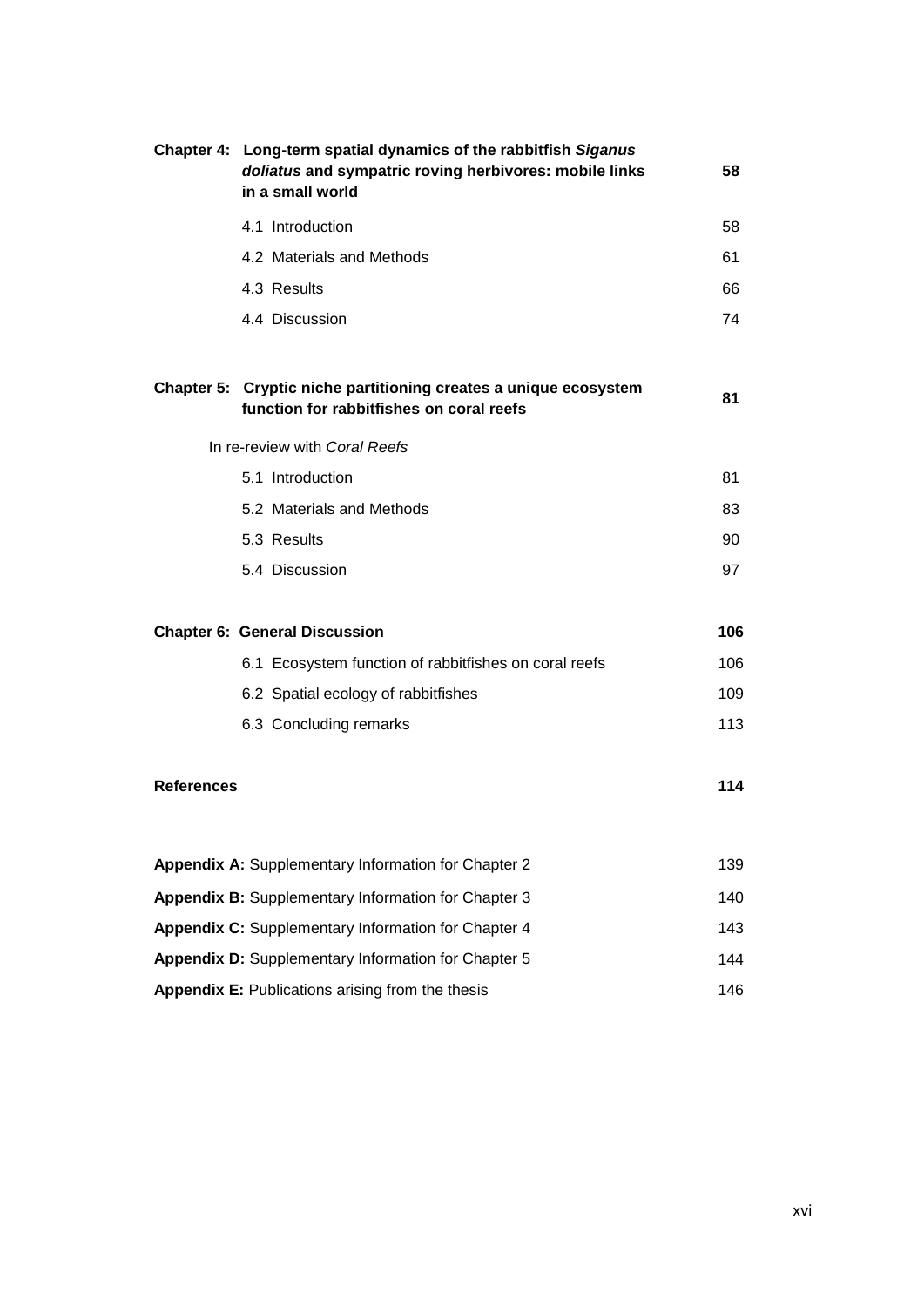# **List of Figures**

| ſ<br>٠<br>۰,<br>ł |
|-------------------|
|-------------------|

| Fig. 1.1: Study species from the family Siganidae: Siganus doliatus, S.<br>lineatus, S. corallinus, S. puellus, S. vulpinus                                                                                                                             | $\overline{7}$ |
|---------------------------------------------------------------------------------------------------------------------------------------------------------------------------------------------------------------------------------------------------------|----------------|
| Fig. 2.1: Location of study sites around Lizard Island, northern Great Barrier<br>Reef                                                                                                                                                                  | 14             |
| Fig. 2.2: Siganus doliatus and S. lineatus. Feeding rates as a function of time<br>of day.                                                                                                                                                              | 17             |
| Fig. 2.3: Siganus doliatus and S. lineatus. Alimentary tract contents and<br>movement of digesta through the gut at specific times of day                                                                                                               | 21             |
| Fig. 2.4: Canonical discriminant analysis (CDA) of amounts of digesta in<br>different regions of the alimentary tract of Siganus doliatus and S.<br>lineatus over three times of day                                                                    | 23             |
| Fig. 2.5: Proportions (mean $\pm$ SE) of individual dietary categories recorded<br>from the stomach contents of Siganus doliatus and S. lineatus                                                                                                        | 25             |
| Fig. 3.1: Study species, Siganus lineatus, and location of study sites around<br>Lizard Island, Great Barrier Reef                                                                                                                                      | 36             |
| Fig. 3.2: Photograph of equipment used for manual acoustic tracking of<br>Siganus lineatus within reef and shoreline habitats around Lizard<br>Island                                                                                                   | 39             |
| Fig. 3.3: Overall home range size (000's $m2$ ) of Siganus lineatus within reef<br>and shoreline populations based on manual acoustic tracking                                                                                                          | 43             |
| Fig. 3.4: Utilization distributions (mean $\pm$ SE) of Siganus lineatus within reef<br>and shoreline habitats                                                                                                                                           | 45             |
| Fig. 3.5: Diurnal and nocturnal home ranges of Siganus lineatus individuals<br>(a) SL3 and (b) SL6 showing the temporal plasticity in movement<br>patterns between individuals from each of the two habitats                                            | 46             |
| Fig. 3.6: Timing of foraging activity in reef and shoreline populations of<br>Siganus lineatus as evidenced by direct underwater observations<br>and measurement of passage of digesta through the gut of<br>individuals sampled from both populations. | 48             |
| Fig. 3.7: Age structure (age frequency distributions) of Siganus lineatus<br>populations within reef and shoreline sites as derived from<br>examination of sectioned sagittal otoliths.                                                                 | 49             |
| Fig. 3.8: Comparison of measures of body condition for Siganus lineatus<br>individuals collected from reef and shoreline populations                                                                                                                    | 50             |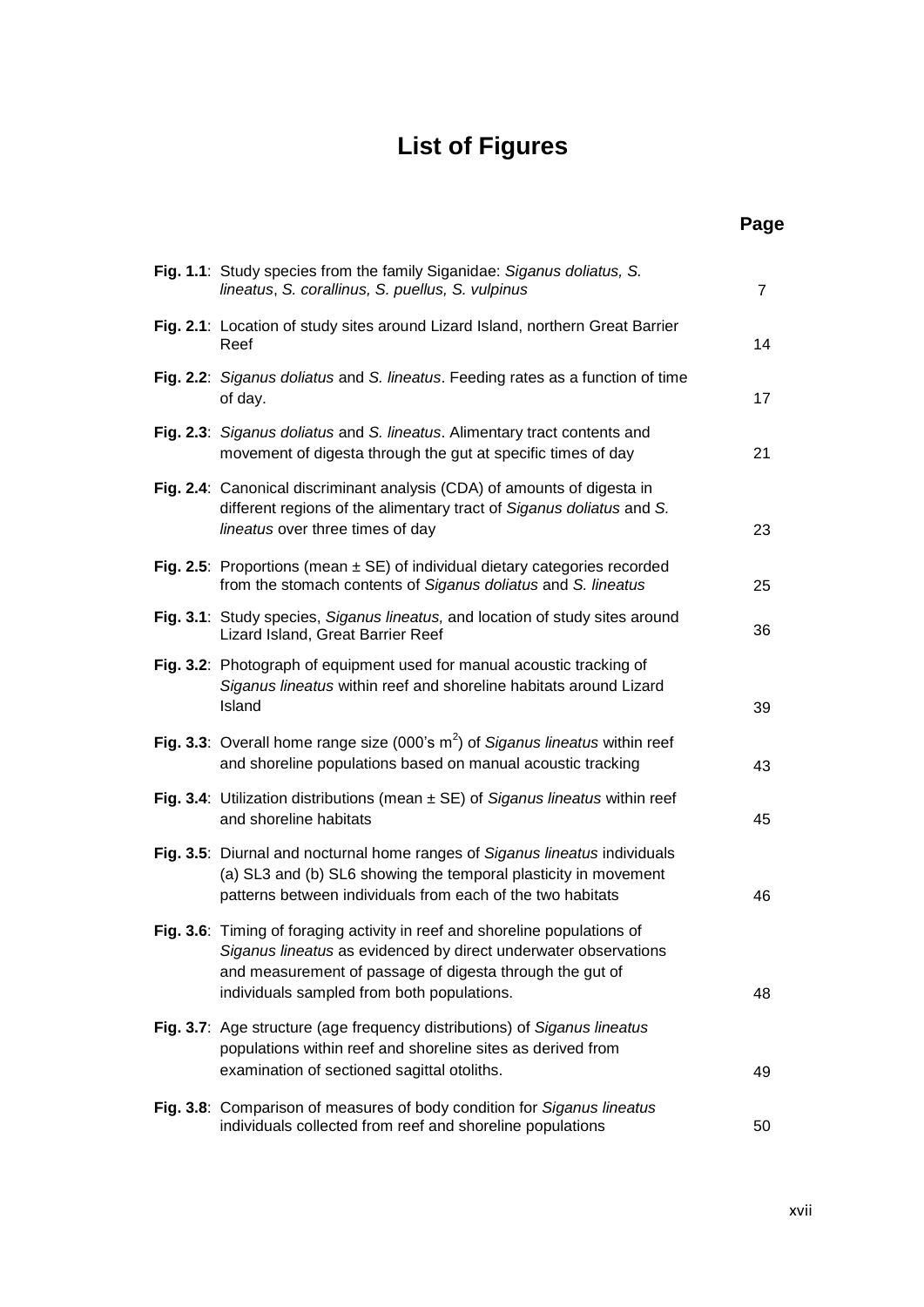| Fig. 4.1: Location of study site, Orpheus Island, Great Barrier Reef, and<br>position of linear array of remote acoustic receivers within Pioneer<br>and Little Pioneer Bays from Feb 2009 - Feb 2010                                                                                                                                                                                                                                                                                       | 62 |
|---------------------------------------------------------------------------------------------------------------------------------------------------------------------------------------------------------------------------------------------------------------------------------------------------------------------------------------------------------------------------------------------------------------------------------------------------------------------------------------------|----|
| Fig. 4.2: Canonical discriminant analysis examining reef utilisation patterns by<br>the three dominant species of herbivorous fish (Siganus doliatus,<br>Scarus rivulatus and Chlorurus microrhinos) at Orpheus Island,<br><b>Great Barrier Reef</b>                                                                                                                                                                                                                                        | 69 |
| Fig. 4.3: Network lattices summarising the movements between acoustic<br>receivers (nodes) for three representative individuals belonging to<br>the species Chlorurus microrhinos, Scarus rivulatus and Siganus<br>doliatus.                                                                                                                                                                                                                                                                | 71 |
| Fig. 4.4: (a) Properties of individual network graphs of herbivorous fishes<br>within Pioneer and Little Pioneer Bay, Orpheus Island and (b)<br>frequency distribution of the number of network neighbours across all<br>tracked individuals                                                                                                                                                                                                                                                | 73 |
| Fig. 5.1 Schematic drawing of the methods used to measure (a) snout and<br>(b) body penetration depths by herbivorous fishes into concavities<br>and interstices in the reef substratum.                                                                                                                                                                                                                                                                                                    | 85 |
| Fig. 5.2: Variation in the depth of bites taken by representative species of<br>parrotfishes, surgeonfishes and rabbitfishes at sites around Lizard<br>Island, GBR, showing the relative accessibility of feeding locations<br>utilised by individual families.                                                                                                                                                                                                                             | 91 |
| Fig. 5.3: Variation in resource use along a spatial axis as shown by frequency<br>distribution of the feeding depths of parrotfishes, surgeonfishes and<br>rabbitfishes.                                                                                                                                                                                                                                                                                                                    | 92 |
| Fig. 5.4: (a) Variation in the feeding rates (expressed in mean bites.min <sup>-1</sup> $\pm$<br>SE) of the three focal families of herbivorous fishes at Lizard Island,<br>GBR. (b) Detail of the variation in feeding rates of the three<br>representative species of reef-dwelling rabbitfishes Siganus<br>corallinus, S. vulpinus and S. puellus.                                                                                                                                       | 93 |
| Fig. 5.5: (a) Variation in the foraging distances (expressed as mean distance<br>swum between feeding forays $\pm$ SE) of the three main families of<br>herbivorous fishes at Lizard Island, GBR. (b) Detail of the variation in<br>foraging distance shown by the three representative species of reef-<br>dwelling rabbitfishes Siganus corallinus, S. vulpinus and S. puellus.                                                                                                           | 94 |
| Fig. 5.6: Principal Components Analysis showing the relationships among<br>external head morphology of the three main families of herbivorous<br>fishes on coral reefs, the parrotfishes, surgeonfishes and<br>rabbitfishes. (a) Ordination plot showing the relationship among<br>representative species of the three families along the first two<br>principal components. (b) h-plot of correlations between original<br>morphological variables and the first two principal components. | 96 |